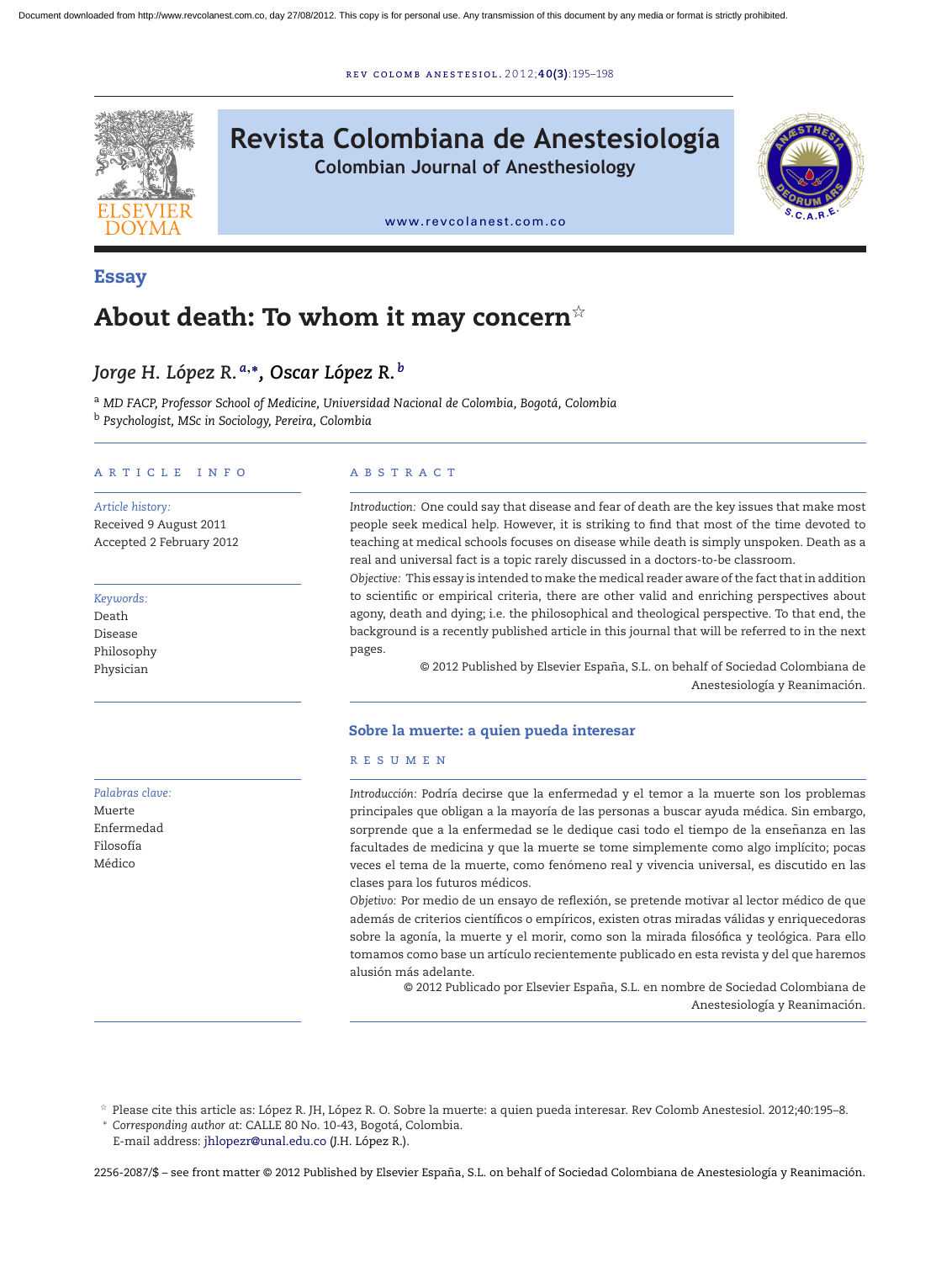#### **Thinking about death**

In their everyday practice doctors are confronted with death and they wrongfully allow theoreticians and philosophers to deal with it when in fact death should be discussed, scrutinized and even expected by every human being. Philosophers have approached the issue giving rise to famous and controverted statements such as the famous Epicurean sophism: "death is nothing to us, since so long as we exist, death is not with us; but when death comes, then we do not exist", or a pessimistic vision and somewhat more difficult to grasp concept: "Individuality for most men is so miserable and insignificant that death brings no loss to them" (Metaphysics of Death, Schopenhauer).

Dying and being born as Edgar Morin puts it, "is not just exceptional good luck, is an ontological mystery". Life is a constant victory over death and for us humans it brings about conflict that you may resolve well or bad. And, although death is a constant and the act of dying is part and parcel of our human condition, we do not get used to it so easily.

In the adult, death causes an array of intense and confusing emotions; however, it is not so much death that brings about such fears, but rather everything that surrounds death: agony, pain, helplessness and many other almost magical ingredients. Not in vain did Tolstoi say that the moment we are born and the moment we die are like two peepholes for us to see the after life.

In our environment there is like a tacit agreement to avoid talking about death; we live in a materialistic culture where death is excluded from the agenda that rules the lives of modern people so we seek everything that helps us to forget our reality. The truth is that a thorough existence does not promote the extreme emotions that actually impregnate the lives of so many; it is only the sense of accomplishment that gives death some meaning.

In primitive cultures, life and death were supra-individual phenomena and not events to be confronted since people did not die but rather traveled to a place to be met by those who left before them. Everything was like a long chain. In brief, the secret of life was death because they believed in life after death and death was just a different way of existing. The dead were more powerful than the living and people counted of them. In the dead-living relationship the dead could harm the living but the opposite could also be truth; in other words, the living could take advantage of the superior knowledge of the dead and that is why the dead were often consulted and some times they were even called Gods (1 Samuel, 28, 13).

According to the Jews, the cult to the dead was exaggerated and it could compete against the cult to Yaveh, trespassing the first commandment: Love thy God. That is why people began to walk away from those cults, except for some cultures such as in some Mexican regions and in many areas in our own country. To solve the problem, Leviticus did away with the exaggeration of some funerary rites (Lev 19, 28; 21,5 ss; Deut 14,1)

For Israelis, death was a complex reality and in their view, weakness, illness, imprisonment and oppression by the enemy were some kind of death. Sick people, who are unable to do many things, are like dead. A.R. Johnson said: "in the strictest sense of the word, death for the Israeli is the weakest form of life and thus any weakness is in someway like being dead".

But death is not only discussed by the various religions; literature and poetry have also dealt with death in many broad and wonderful ways, mirroring our human concerns and dwelling into the issues that affect us all, and particularly in reference to the most poignant of all which is death. Unamuno in his book "The Tragic Sense of Life" said that the only real concern he had was the issue of death and it tormented him throughout his life. Rilke the poet complained that we were not allowed to die our death because just as everyone has a life, everyone also has his/her own death.

#### **Where to die?**

Evidently, where you die is one thing and another is where you would like to die; this is a multi-faceted issue. Though little research is available and it is usually non-conclusive, experts say that there are factors that play a determining role when there is a difference between the preferred place and the actual death place. These factors are the socio-demographic characteristics, health-related factors and personal and social resources.

*Socio-demographic characteristics*: The place of death is closely related to other factors such as age, sex, education and geographical area; thus, the elderly, women with a high educational background, and the inhabitants of urban areas, usually die at home.

*Health-related characteristics*: The characteristics of the disease and disability including for how long has the patient been sick, treatments required, complexity and intensity of treatment, all have a significant impact on the place of death. As expected, a treatment that requires complex medical technology makes the caretaker's job more difficult at home.

*Personal and social resources*: The characteristics of the formal and informal support system, particularly the close relatives, play a preponderant role on the place of death. It has been shown that social support networks, health care systems and tanatologic support groups, are strongly related to a higher rate of patients who die at home. Moreover, patients with strong family support and a younger caretaker, have a higher tendency to die at home. On the other hand, easy access to hospital services and to extended hospitalization institu-tions predispose to dying in the hospital.<sup>[1](#page-2-0)</sup>

A survey in China found that 92% the elderly between 80 and 105 years of age, died at home.<sup>2</sup> In the United States, 58% of the elderly die in hospitals, 22% at home and 20% in nursing homes.[3](#page-2-0) With regard to Alzheimer's patients, 40% died at home, 30% in hospitals and 30% in geriatric homes.<sup>4</sup>

A study in Belgium found that half of the people over 60 die in hospitals, one-fourth in nursing homes and one-fourth at home. The probability of dying in a hospital was higher for females and lower in the very old. The authors concluded that the place where an old person dies in mainly determined by social factors.<sup>5</sup>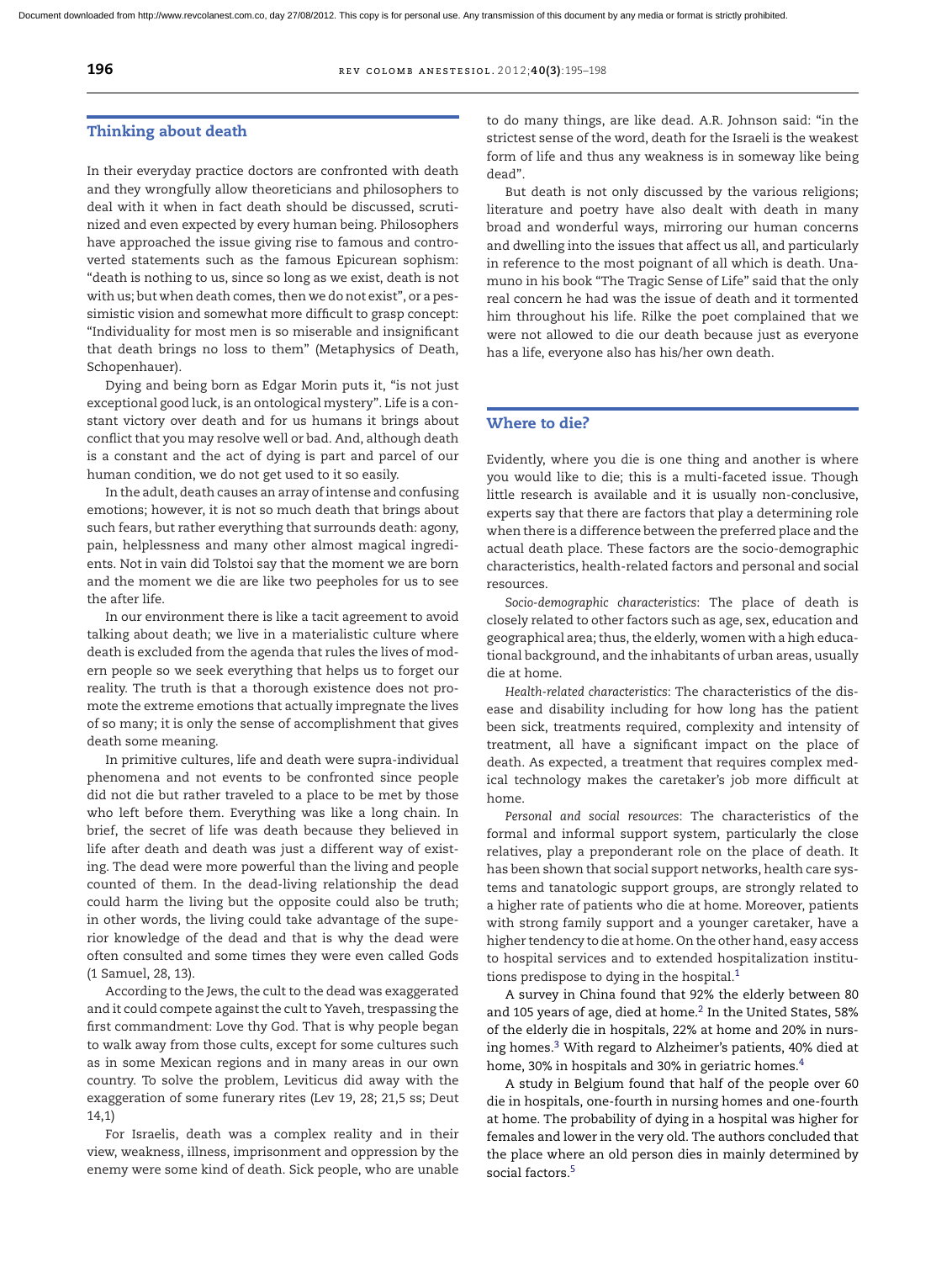<span id="page-2-0"></span>This is in contrast with a survey mainly among elderly people who were hospitalized due to cardiopulmonary disease, asking about where they preferred to die. Almost half of them (43%) said that their preferred place was at home, 48% preferred the hospital and 9% did not have a clear answer. The choice was determined in the former by the desire to be in a family environment, surrounded by their loved ones and in the case of the latter, because they did not want to become a burden to their families or concern about the adequacy of care[.6](#page-3-0)

An Israeli study done in over one thousand people over 70 years of age, asked directly about their preference for the place of death. The findings showed that 70% of the interviewed preferred dying at home, 23% preferred dying in a hospital and 5% in a nursing home. When comparing those who preferred dying at home against those who favored institutionalization, it was significantly evident that the former were married, with solid economic status, lived with someone else and their residence was in a rural area. It was also determined that the elderly who preferred to die at home suffered from less severe illnesses, experienced less somatic symptoms and were less disabled as a whole. Furthermore, those who preferred dying at home expressed greater life satisfaction and experienced less mental health issues than their counterparts. In terms of social support, those who preferred dying at home showed significant greater trust in their relatives and friends and were in more frequent contact with their loved ones, in contrast with the elderly who preferred dying somewhere else. The multi-varied analysis showed that social contact, family trust and housing adjustments were statistically significant factors in the preference to choose the place of death. Moreover, personality traits such as selfesteem and a sense of control were not predictive of any preference for the place of death. According to the researchers, their findings suggest that the elderly are realistic in their preference when recognizing that a dignified death at home is mostly dependent on the social support than on their intrinsic wishes.

Finally, the authors consider that caring for a loved one who is about to die is a very demanding task that may result in an overwhelming physical and emotional stress. The recommendation that in order to have a larger number of elderly patients dying at home, there is a need for greater support to family caretakers so that they can improve their skills to cope with the situation. This may be achieved through specific training programs involving volunteers, friends and neighbors, to help with the chores and the emotional factors inherent to the process of death.1

The Colombian Journal of Anesthesiology recently published an interesting article about the preferred place to die for elderly living in the Spanish isle of Ibiza. The authors interviewed 105 people over 64 years of age (mean 75 years), who visited different departments of a hospital (emergency room, home visits, ICU, among others). Two thirds of the interviewed said that their preferred place to die was at home, one-fourth said they preferred the palliative care unit and only 7% preferred the ICU. Other findings in the study are consistent with the literature; for instance, the findings showed that people who live with their family mainly prefer to die at home, while very ill or disabled patients who cannot cope with their daily activities have a tendency to prefer the hospital to die[.7](#page-3-0)

Nowadays, the doctor must take care of a larger number of elderly patients and as people age the risk of dying increases exponentially. If we recall the three basic principles of bioethics, we then understand that everyone is entitled to medical and palliative care for a dignified life till the last day of their lives (principle of justice); we must provide adequate medical care for life quality rather than quantity and hence avoid the mistake of therapeutic nihilism (refusing to do the right procedure simply because the patient is old), or the mistake of having very elderly patients undergo extremely invasive procedures leading to increased costs and extending the agony rather than relieving suffering prior to death (principle of doing good rather than evil). Finally, the wishes of the elderly should be respected to choose how, when and where to die (principle of autonomy).

#### **Conclusion**

Death is a fact inherent to every living creature and particularly to us, human beings. While in the animal kingdom the instinct of life preservation makes animals avoid death, humans exhibit a complex behavior when confronted with death. Such complex approach to dying includes how we would like to die, where and when. If doctors are not prepared to address this situation with their patients, certainly every medical and therapeutic process shall be incomplete. This article is an invitation to reflect on this topic, not just as doctors, but also as individuals with a finite life.

#### **Funding**

Personal funding.

#### **Conflicts of interest**

None declared.

#### **REFERENCES**

- 1. Iecovich E, Carmel S, Bachner YG. Where they want to die: correlates of elderly persons' preferences for death site. Soc Work Public Health. 2009;24:527–42.
- 2. Gu D, Liu G, Vlosky DA, Yi Z. Factors associated with place of death among the Chinese oldest old. J Appl Gerontol. 2007;26:34–57.
- 3. Weitzen S, Teno JM, Fennell M, Mor V. Factors associated with site of death: a national study of where people die. Med Care. 2003;41:323–35.
- 4. Owen JE, Goode KT, Haley W. E End of life care and reactions to death in African-American and White family caregivers of relatives with Alzheimer disease. Omega: J Death Dying. 2001;43:349–61.
- 5. Van Rensbergen G, Nawrot TS, Van Hecke E, Nemery B. Where do the elderly die? The impact of nursing home utilisation on